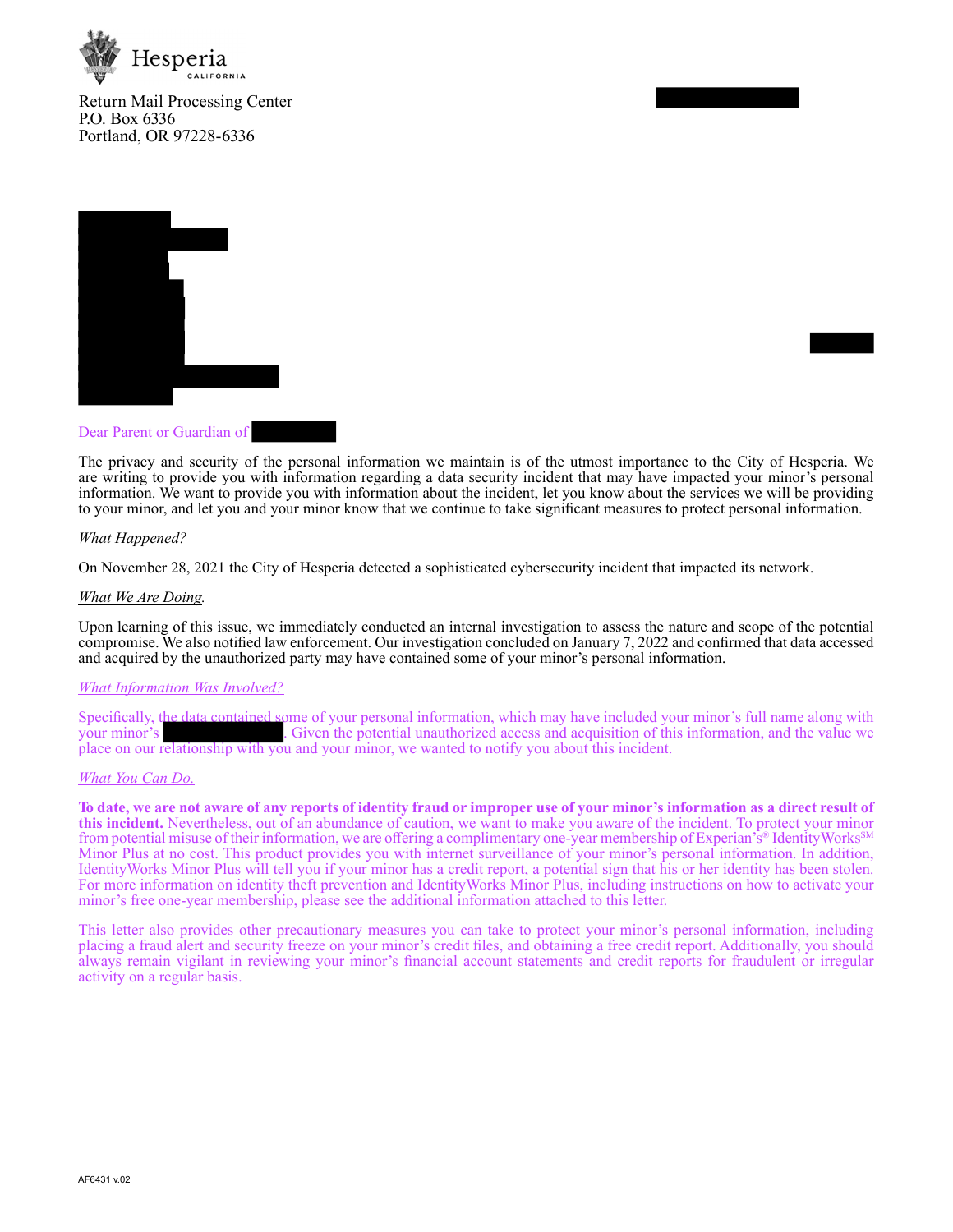# *For More Information.*

Please accept our apologies that this incident occurred. We remain fully committed to maintaining the privacy of personal information in our possession and have taken many precautions to safeguard it. We continually evaluate and modify our practices to enhance the security and privacy of personal information.

|                            | If you have any further questions regarding this incident, please call our toll-free response line at | This |
|----------------------------|-------------------------------------------------------------------------------------------------------|------|
| response line is available | <b>Pacific Time.</b>                                                                                  |      |

Sincerely,



City of Hesperia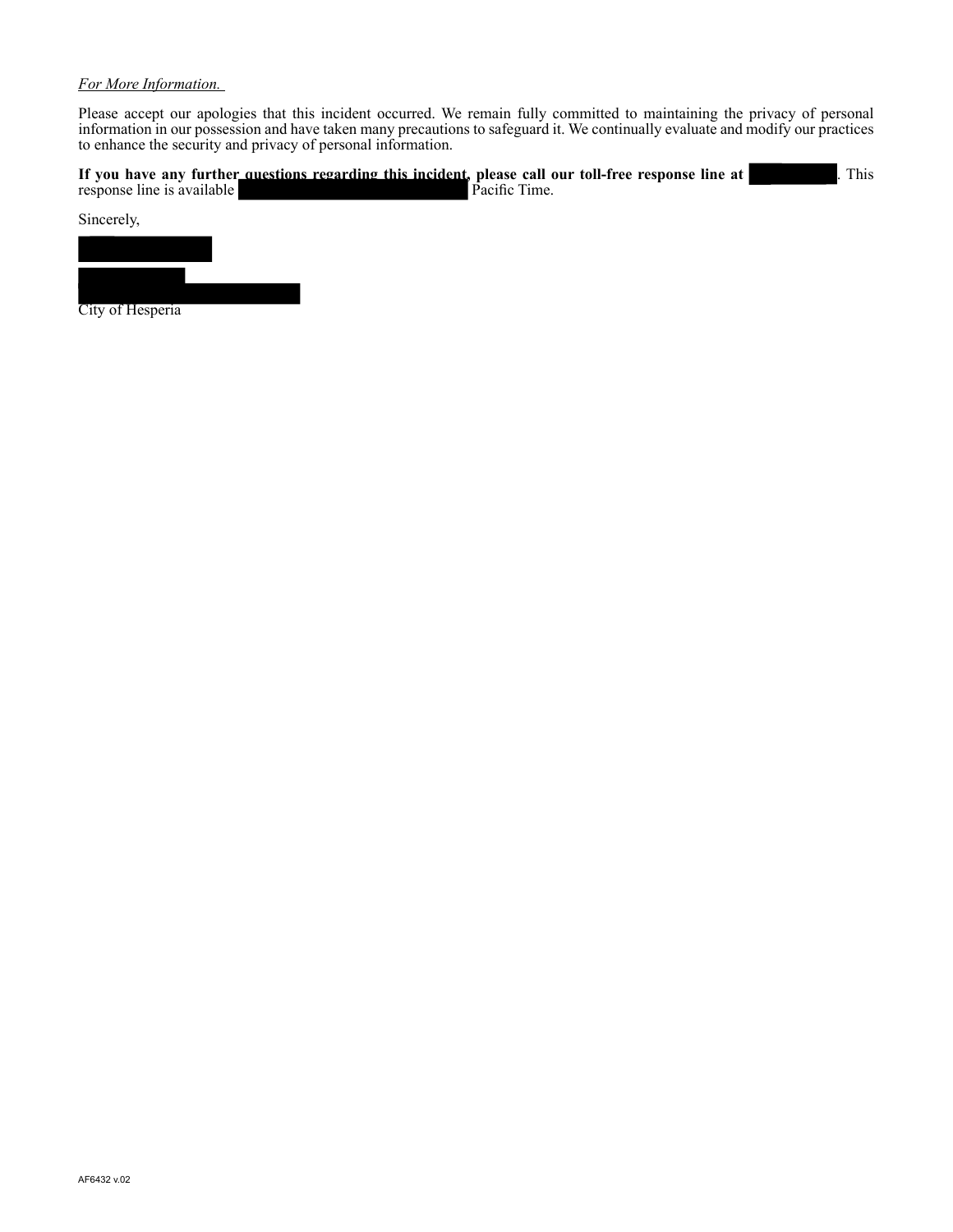### **– OTHER IMPORTANT INFORMATION –**

# **1. Enrolling in Complimentary 12-Month Credit Monitoring.**

### **Activate Experian IdentityWorks Minor Plus Now in Four Easy Steps**

| (Your minor's code will not work after this date.)<br><b>ENROLL</b> by: |
|-------------------------------------------------------------------------|
| VISIT the Experian Identity Works website to enroll:                    |
| <b>PROVIDE</b> the <b>Activation Code:</b>                              |
| <b>PROVIDE</b> vour minor's information.                                |

If you have questions about the product, need assistance with identity restoration or would like an alternative to enrolling in Experian Identity Works online, please contact Experian's customer care team at Be prepared to in Experian IdentityWorks online, please contact Experian's customer care team at engagement number as proof of eligibility for the identity as proof of eligibility for the identity restoration services by Experian.

### **ADDITIONAL DETAILS REGARDING THE 12-MONTH EXPERIAN IDENTITYWORKS MINOR PLUS MEMBERSHIP:**

A credit card is **not** required for enrollment in Experian IdentityWorks Minor Plus. You can contact Experian **immediately without needing to enroll in the product** regarding any fraud issues. Identity Restoration specialists are immediately available to help you address credit and non-credit related fraud for your minor.

Once you enroll your minor in Experian IdentityWorks, you can access the following additional features:

- **Social Security Number Trace:** Monitoring to determine whether enrolled minors in your household have an Experian credit report. Alerts of all names, aliases and addresses that become associated with your minor's Social Security Number (SSN) on the Experian credit report.
- **Internet Surveillance**: Technology searches the web, chat rooms & bulletin boards 24/7 to identify trading or selling of the minor's personal information on the Dark Web.
- **Experian IdentityWorks ExtendCARETM**: Receive the same high level of Identity Restoration support even after the Experian IdentityWorks membership has expired.
- **51 Million Identity Theft Insurance<sup>\*</sup>:** Provides coverage for certain costs and unauthorized electronic fund transfers.

### **Activate your membership today at https://www.experianidworks.com/minorplus or call 877-890-9332 to register with the activation code above.**

**What you can do to protect your minor's information:** There are additional actions you can consider taking to reduce the chances of identity theft or fraud on your minor's account(s). Please refer to www.ExperianIDWorks.com/restoration for this information.

# **2. Placing a Fraud Alert on Your Minor's Credit File.**

Whether or not you choose to use the complimentary 12-month credit monitoring services, we recommend that you place an initial one-year "fraud alert" on your minor's credit files, at no charge (if one exists). A fraud alert tells creditors to contact your minor personally before they open any new accounts. To place a fraud alert, call any one of the three major credit bureaus at the numbers listed below. As soon as one credit bureau confirms your minor's fraud alert, they will notify the others.

| Equifax                                     | Experian                        |
|---------------------------------------------|---------------------------------|
| P.O. Box 105788                             | P.O. Box 9554                   |
| Atlanta, GA 30348                           | Allen, TX 75013                 |
| https://www.equifax.com/personal/           | https://www.experian.com/fraud/ |
| credit-report-services/credit-fraud-alerts/ | center.html                     |
| $(800)$ 525-6285                            | $(888)$ 397-3742                |
|                                             |                                 |

*TransUnion LLC* P.O. Box 6790 Fullerton, PA 92834-6790 https://www.transunion.com/ fraud-alerts (800) 680-7289

# **3. Placing a Security Freeze on Your Minor's Credit File.**

If you are very concerned about your minor becoming a victim of fraud or identity theft, you may request a "security freeze" be placed on your minor's credit file, at no charge (if one exists). A security freeze prohibits, with certain specific exceptions, the consumer reporting agencies from releasing your minor's credit report or any information from it without their express authorization. You may place a security freeze on your minor's credit report by contacting all three nationwide credit reporting companies at the numbers below and following the stated directions or by sending a request in writing, by mail, to all three credit reporting companies:

<sup>\*</sup> Identity theft insurance is underwritten by insurance company subsidiaries or affiliates of American International Group, Inc. (AIG). The description herein is a summary and intended for informational purposes only and does not include all terms, conditions and exclusions of the policies described. Please refer to the actual policies for terms, conditions, and exclusions of coverage. Coverage may not be available in all jurisdictions.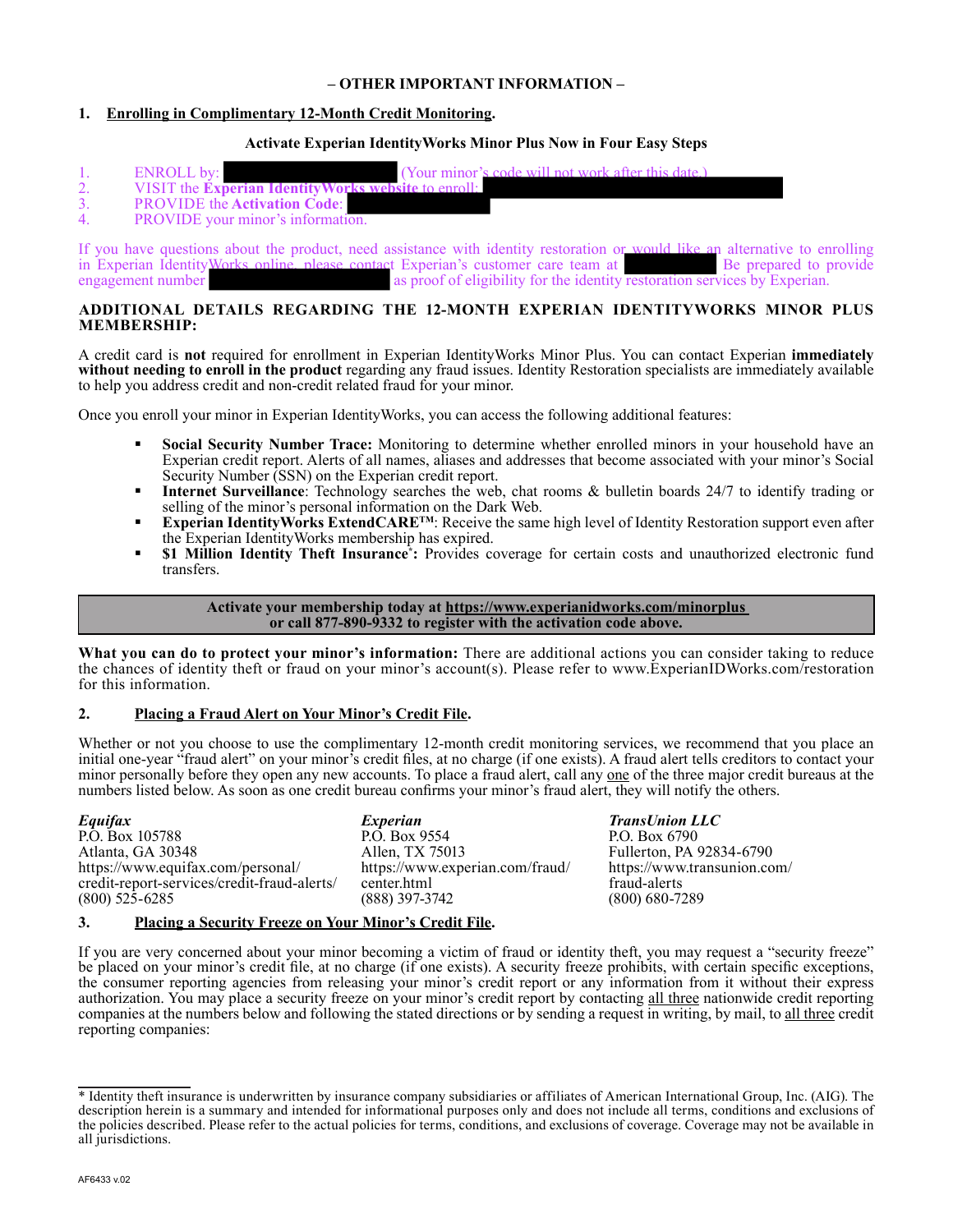*Equifax Security Freeze* P.O. Box 105788 Atlanta, GA 30348 https://www.equifax.com/personal/ credit-report-services/credit-freeze/ (800) 349-9960

*Experian Security Freeze* P.O. Box 9554 Allen, TX 75013 http://experian.com/freeze (888) 397-3742

*TransUnion Security Freeze* P.O. Box 2000 Chester, PA 19016 http://www.transunion.com/securityfreeze (888) 909-8872

In order to place the security freeze, you'll need to supply your minor's name, address, date of birth, Social Security number and other personal information. After receiving the freeze request, each credit reporting company will send you a confirmation letter containing a unique PIN (personal identification number) or password. Keep the PIN or password in a safe place. You will need it if you choose to lift the freeze.

If you do place a security freeze *prior* to enrolling your minor in the credit monitoring service as described above, you will need to remove the freeze in order to sign up for the credit monitoring service. After you sign up for the credit monitoring service, you may refreeze your minor's credit file.

# **4. Obtaining a Free Credit Report.**

Under federal law, your minor may be entitled to one free credit report every 12 months from each of the above three major nationwide credit reporting companies. Call **1-877-322-8228** or request your minor's free credit reports online at **www.annualcreditreport.com**. Once you receive your minor's credit reports, review them for discrepancies. Identify any accounts you or your minor did not open or inquiries from creditors that you or your minor did not authorize. Verify all information is correct. If you have questions or notice incorrect information, contact the credit reporting company.

### **5. Additional Helpful Resources.**

Even if you do not find any suspicious activity on your minor's initial credit reports, the Federal Trade Commission (FTC) recommends that you check their credit reports periodically. Checking your minor's credit report periodically can help you spot problems and address them quickly.

If you find suspicious activity on your minor's credit reports or have reason to believe your minor's information is being misused, call their local law enforcement agency and file a police report. Be sure to obtain a copy of the police report, as many creditors will want the information it contains to absolve your minor of the fraudulent debts. You may also file a complaint with the FTC by contacting them on the web at www.ftc.gov/idtheft, by phone at 1-877-IDTHEFT (1-877-438-4338), or by mail at Federal Trade Commission, Consumer Response Center, 600 Pennsylvania Avenue, NW, Washington, DC 20580. Your complaint will be added to the FTC's Identity Theft Data Clearinghouse, where it will be accessible to law enforcement for their investigations. In addition, you may obtain information from the FTC about fraud alerts and security freezes.

If your minor's personal information has been used to file a false tax return, to open an account or to attempt to open an account in their name or to commit fraud or other crimes against them, you may file a police report in the city in which your minor currently resides.

If this notice letter states that your minor's financial account number was impacted, we recommend that you contact your minor's financial institution to inquire about steps to take to protect the account, including whether you should close the account or obtain a new account number.

**North Carolina Residents:** You may obtain information about preventing identity theft from the North Carolina Attorney General's Office: Office of the Attorney General of North Carolina, Consumer Protection Division, 9001 Mail Service Center, Raleigh, NC 27699-9001, www.ncdoj.gov/, Telephone: 877-566-7226.

**Oregon Residents:** You may obtain information about preventing identity theft from the Oregon Attorney General's Office: Oregon Department of Justice, 1162 Court Street NE, Salem, OR 97301-4096, www.doj.state.or.us/, Telephone: 877-877-9392

**New Mexico Residents:** You have rights under the federal Fair Credit Reporting Act (FCRA). These include, among others, the right to know what is in your file; to dispute incomplete or inaccurate information; and to have consumer reporting agencies correct or delete inaccurate, incomplete, or unverifiable information. For more information about the FCRA, please visit www.consumer.ftc.gov/articles/pdf-0096-fair-credit-reporting-act.pdf or www.ftc.gov.

### *In Addition, New Mexico Consumers Have the Right to Obtain a Security Freeze or Submit a Declaration of Removal*

As noted above, you may obtain a security freeze on your credit report to protect your privacy and ensure that credit is not granted in your name without your knowledge. You may submit a declaration of removal to remove information placed in your credit report as a result of being a victim of identity theft. You have a right to place a security freeze on your credit report or submit a declaration of removal pursuant to the Fair Credit Reporting and Identity Security Act.

The security freeze is designed to prevent credit, loans, and services from being approved in your name without your consent. When you place a security freeze on your credit report, you will be provided with a personal identification number, password, or similar device to use if you choose to remove the freeze on your credit report or to temporarily authorize the release of your credit report to a specific party or parties or for a specific period of time after the freeze is in place. To remove the freeze or to provide authorization for the temporary release of your credit report, you must contact the consumer reporting agency and provide all of the following: